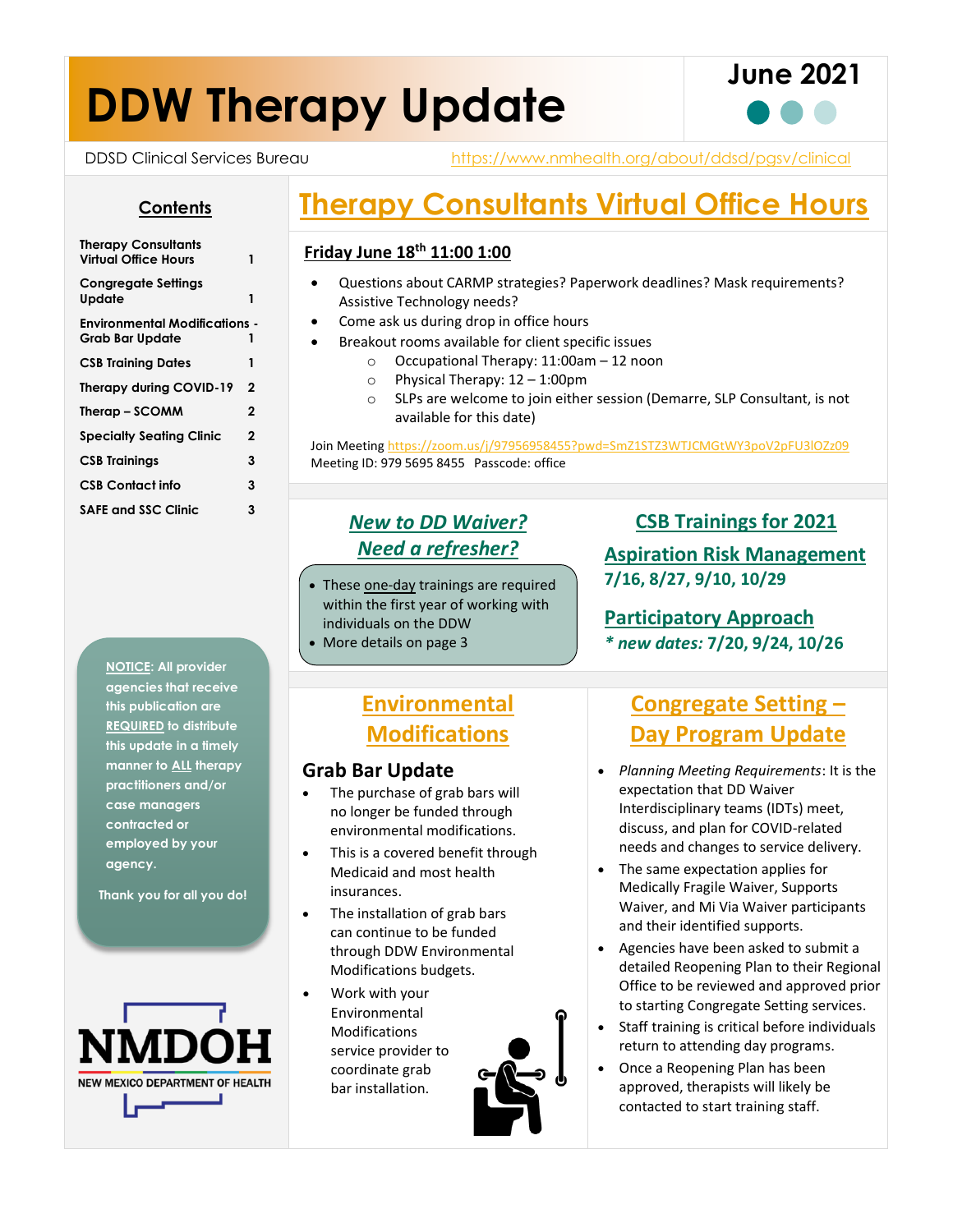# **Therapy Services Durng COVID-19**

- Therapists can provide services *remotely and in-person* based on the wishes of the person or their guardians. Therapists are not prohibited from visiting with clients outside the home.
- In person therapy reminder: per DDSD only 1 therapist can visit in the home at a time
- Mask mandate remains in effect: Current guidance requires Direct Support Professionals (DSP), Therapists, Behavior Support Consultants, Nurses, etc. to wear face masks at all times, in all settings when providing services through DDSD
	- the only exception to this rule allows paid family members to wear a mask in their own home at their discretion
- Therapists and BSCs should continue to follow the Therapy and BSC Clinical Session Requirements memo [revised/updated 4/1/21].
- Remember, COVID-Safe Practices must be followed at all times.
- When unique circumstances occur, teams may request exceptions for delivery of services through their Regional Office. This may include two therapists being present in the home together. Please specify why the exception is needed, treatment goals, & estimated number of visits needed.

# **Specialty Seating Clinic (SSC) Virtual Office Hours**

2nd Tuesday of each month 3-5pm **July 13 August 10** Hosted by Scott Hubbard, MPT and Jason Lavy, SSC Manager

Please fill out this short survey to help us plan for future sessions: <https://forms.gle/xyiF8wq9buie9egg6>







#### **Look for the July DDW Therapy Update: Special Standards Edition**

**Physical Therapy coverage needed in NW NM - Gallup!! If you or your agency are looking to expand your caseload, please contact Felicia Vidro for more information!**

**[Felicia.vidro@state.nm.us](mailto:Felicia.vidro@state.nm.us)**



## **Need access to Therap? SCOMM? To update your caseload?**

Welcome to Susanna Whitten as she joins Justin Stewart in working their Therap-SCOMM magic diligently behind the scenes. Please continue to contact Justin for technical assistance as Susanna gets acclimated.

[justin.stewart@state.nm.us](mailto:justin.stewart@state.nm.us) Therap Supervisor

### *Use SCOMM for all communication with PHI*

DDSD employees and *all therapy consultants* are prohibited from opening any encrypted emails sent using outside programs. SCOMM only please.

**Please contact your Therapy Consultant or DDSD Regional Office if you have questions or concerns**

Please note: **During the COVID-19 pandemic, we continue to work in a very fluid situation and directives can and do change rapidly.** 

This *DDW Therapy Update* is current as of the time of release. Therapists and readers should follow the latest guidance available.